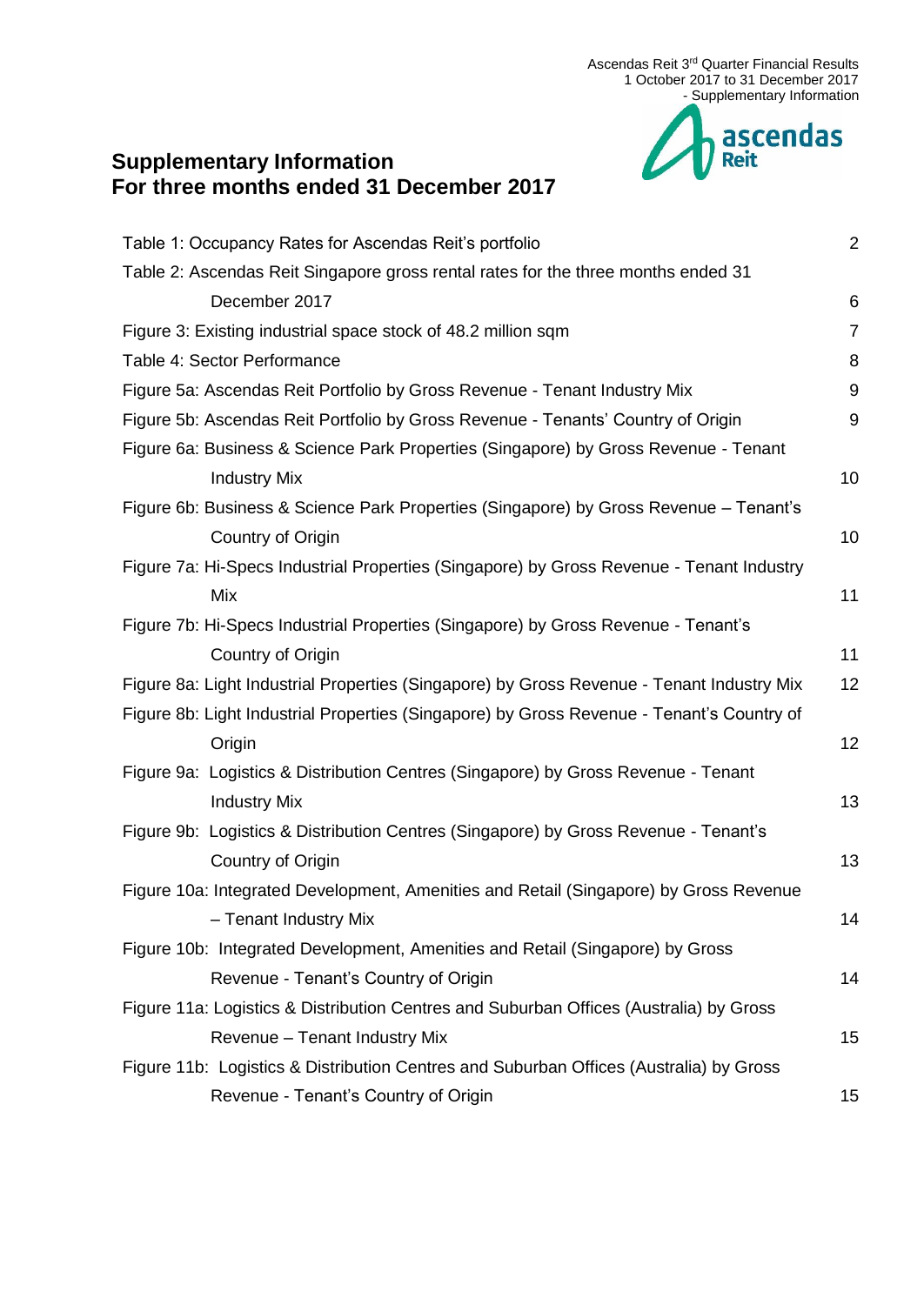

#### <span id="page-1-0"></span>**Table 1: Occupancy Rates for Ascendas Reit's portfolio**

|                |                                           | <b>Net</b>                    |           | <b>Occupancy as at</b> |           |
|----------------|-------------------------------------------|-------------------------------|-----------|------------------------|-----------|
| A.             | <b>MULTI-TENANT BUILDINGS</b>             | <b>Lettable</b><br>Area (sqm) | 31-Dec-17 | 30-Sep-17              | 30-Jun-17 |
|                | <b>Science Parks</b>                      |                               |           |                        |           |
| 1              | The Alpha                                 | 20,788                        | 51.0%     | 69.9%                  | 70.2%     |
| $\overline{2}$ | The Aries, Sparkle & Gemini               | 36,405                        | 74.5%     | 78.9%                  | 78.7%     |
| 3              | The Capricorn                             | 20,543                        | 61.5%     | 55.5%                  | 60.9%     |
| 4              | The Rutherford & Oasis                    | 18,815                        | 74.3%     | 72.4%                  | 73.1%     |
| 5              | Neuros & Immunos                          | 26,035                        | 99.9%     | 99.9%                  | 99.7%     |
| 6              | Cintech I                                 | 10,529                        | 73.6%     | 81.6%                  | 83.0%     |
| $\overline{7}$ | Cintech II                                | 7,915                         | 85.6%     | 94.1%                  | 94.4%     |
| 8              | Cintech III & IV                          | 18,459                        | 84.9%     | 90.8%                  | 83.6%     |
| 9              | The Galen                                 | 21,829                        | 56.6%     | 62.1%                  | 62.8%     |
| 10             | Nexus @one-north                          | 20,669                        | 99.7%     | 100.0%                 | 100.0%    |
| 11             | <b>The Kendall</b>                        | 16,870                        | 93.7%     | 93.7%                  | 94.9%     |
| 12             | 12, 14 & 16 Science Park Drive            | 78,871                        | 100.0%    | 100.0%                 | 100.0%    |
|                | <b>Business Parks</b>                     |                               |           |                        |           |
| 13             | <b>Honeywell Building</b>                 | 14,399                        | 85.3%     | 93.5%                  | 89.7%     |
| 14             | Techquest                                 | 6,723                         | 58.8%     | 54.4%                  | 54.4%     |
| 15             | iQuest@IBP                                | 9,136                         | 39.9%     | 39.9%                  | 34.5%     |
| 16             | Hansapoint@CBP                            | 16,417                        | 100.0%    | 100.0%                 | 100.0%    |
| 17             | <b>Acer Building</b>                      | 22,489                        | 70.8%     | 71.9%                  | 71.9%     |
| 18             | 31 International Business Park            | 49,011                        | 75.5%     | 78.0%                  | 78.0%     |
| 19             | 1, 3 & 5 Changi Business Park<br>Crescent | 62,948                        | 99.7%     | 99.1%                  | 97.2%     |
| 20             | Nordic European Centre                    | 21,817                        | 84.1%     | 84.7%                  | 85.4%     |
| 21             | <b>AkzoNobel House</b>                    | 15,071                        | 97.0%     | 97.0%                  | 93.6%     |
| 22             | 1 Changi Business Park Avenue 1           | 9,150                         | 89.7%     | 68.2%                  | 68.2%     |
| 23             | ONE@Changi City                           | 61,218                        | 97.8%     | 97.8%                  | 97.8%     |
|                | <b>Light Industrial</b>                   |                               |           |                        |           |
| 24             | Techplace I                               | 59,531                        | 93.2%     | 92.8%                  | 93.2%     |
| 25             | Techplace II                              | 83,200                        | 80.6%     | 82.9%                  | 81.3%     |
| 26             | 27 Ubi Road 4                             | 7,215                         | 72.7%     | 72.7%                  | 72.7%     |
| 27             | Tampines Biz-Hub                          | 14,459                        | 56.2%     | 53.1%                  | 59.1%     |
| 28             | Ubi Biz-Hub                               | 10,697                        | 96.3%     | 96.3%                  | 96.3%     |
| 29             | 84 Genting Lane                           | 9,763                         | 83.5%     | 90.1%                  | 90.1%     |
| 30             | 5 Tai Seng Drive                          | 11,273                        | 93.1%     | 88.2%                  | 88.2%     |
| 31             | 3 Tai Seng Drive                          | 11,845                        | 91.8%     | 91.8%                  | 91.8%     |
| 32             | 53 Serangoon North Avenue 4               | 7,763                         | 69.2%     | 57.7%                  | 60.8%     |
| 33             | FoodAxis @ Senoko                         | 44,439                        | 97.7%     | 97.7%                  | 100.0%    |
| 34             | 25 Ubi Road 4                             | 6,151                         | 95.3%     | 95.3%                  | 95.3%     |
| 35             | 41 Changi South Avenue 2                  | 6,154                         | 21.8%     | 21.8%                  | 21.8%     |
| 36             | 37A Tampines Street 92                    | 9,725                         | 59.3%     | 59.3%                  | 92.1%     |
| 37             | 18 Woodlands Loop                         | 16,056                        | 100.0%    | 100.0%                 | 100.0%    |
| 38             | 52 Serangoon North Avenue 4               | 11,047                        | 92.9%     | 92.9%                  | 100.0%    |
| 39             | 2 Senoko South Road                       | 17,632                        | 94.3%     | 91.3%                  | 72.9%     |
| 40             | <b>SB Building</b>                        | 11,895                        | 100.0%    | 100.0%                 | 100.0%    |
| 41             | 35 Tampines Street 92                     | 8,060                         | 71.0%     | 71.0%                  | 71.0%     |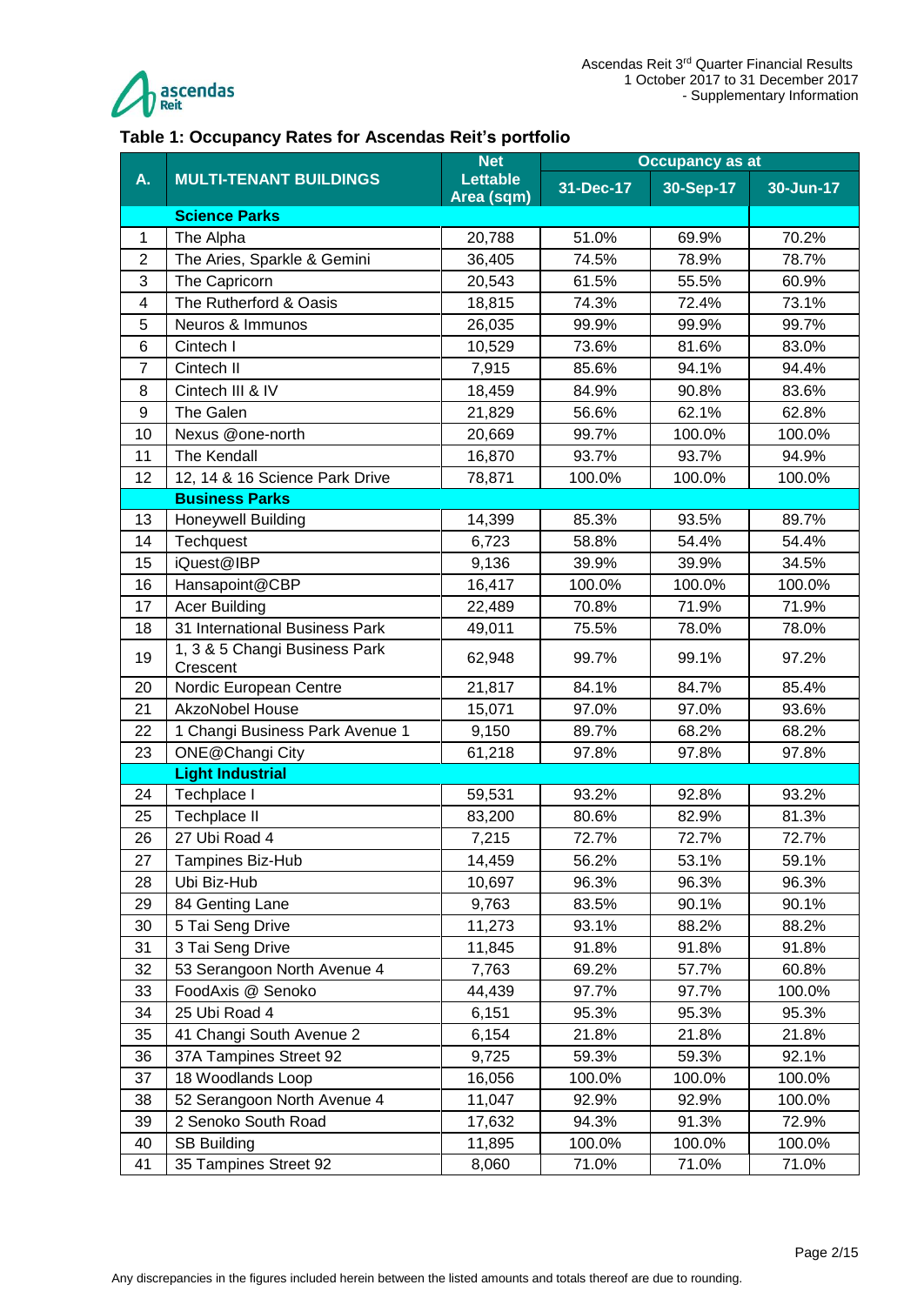

|    | <b>Hi-Specs Industrial</b>                            |         |                      |                      |        |
|----|-------------------------------------------------------|---------|----------------------|----------------------|--------|
| 42 | <b>Techlink</b>                                       | 36,346  | 81.6%                | 73.5%                | 73.5%  |
| 43 | <b>Siemens Centre</b>                                 | 27,781  | 97.4%                | 98.1%                | 98.1%  |
| 44 | Techpoint                                             | 41,278  | 65.5%                | 86.6%                | 85.6%  |
| 45 | <b>KA Centre</b>                                      | 13,555  | 87.9%                | 90.1%                | 84.4%  |
| 46 | <b>KA Place</b>                                       | 6,652   | 79.5%                | 79.5%                | 79.5%  |
| 47 | Pacific Tech Centre                                   | 19,627  | 76.8%                | 71.6%                | 68.7%  |
| 48 | <b>Techview</b>                                       | 37,645  | 70.7%                | 75.9%                | 74.8%  |
| 49 | 1 Jalan Kilang                                        | 6,071   | 100.0%               | 100.0%               | 100.0% |
| 50 | <b>Corporation Place</b>                              | 55,711  | 65.7%                | 65.7%                | 65.0%  |
| 51 | Telepark                                              | 24,596  | 99.9%                | 100.0%               | 100.0% |
| 52 | 31 Ubi Road 1                                         | 12,987  | 77.5%                | 77.5%                | 71.1%  |
| 53 | <b>Hyflux Innovation Centre</b>                       | 34,955  | 90.2%                | 90.2%                | 93.6%  |
| 54 | 10 Toh Guan Road                                      | 39,955  | 65.3%                | 66.1%                | 67.2%  |
|    | <b>Logistics &amp; Distribution Centre</b>            |         |                      |                      |        |
| 55 | LogisTech                                             | 30,144  | 94.2%                | 94.4%                | 79.3%  |
| 56 | <b>Changi Logistics Centre</b>                        | 39,460  | 73.3%                | 73.4%                | 69.6%  |
| 57 | 4 Changi South Lane                                   | 15,306  | 96.2%                | 96.2%                | 92.5%  |
| 58 | Xilin Districentre Building A&B                       | 20,788  | 100.0%               | 100.0%               | 100.0% |
| 59 | Xilin Districentre Building D                         | 15,966  | 73.0%                | 73.0%                | 73.0%  |
| 60 | Logis Hub @ Clementi                                  | 23,071  | 90.8%                | 90.8%                | 90.4%  |
| 61 | 1 Changi South Lane                                   | 23,528  | 96.8%                | 96.8%                | 96.8%  |
| 62 | Pioneer Hub                                           | 80,533  | 99.3%                | 99.3%                | 99.3%  |
| 63 | Xilin Districentre Building C                         | 13,035  | 92.0%                | 92.0%                | 92.0%  |
| 64 | 9 Changi South Street 3                               | 24,028  | 81.7%                | 81.7%                | 81.7%  |
| 65 | 5 Toh Guan Road East                                  | 23,607  | 96.6%                | 97.3%                | 97.3%  |
| 66 | 30 Old Toh Tuck Road                                  | 14,103  | 86.1%                | 67.2%                | 75.9%  |
| 67 | 40 Penjuru Lane                                       | 153,053 | 85.7%                | 97.5%                | 95.1%  |
| 68 | 71 Alps Avenue                                        | 11,053  | 78.1%                | 78.1%                | 66.3%  |
| 69 | 20 Tuas Avenue 1 <sup>1</sup>                         | 0       | 0.0%                 | 0.0%                 | 0.0%   |
| 70 | 21 Changi South Avenue 2 <sup>2</sup>                 | 4,106   | 100.0%               | 100.0%               | 100.0% |
| 71 | 20 Tuas Avenue 6 3                                    | 5,085   | $0.0\%$ <sup>3</sup> | $0.0\%$ <sup>3</sup> | 100.0% |
|    | <b>Logistics &amp; Distribution Centres Australia</b> |         |                      |                      |        |
| 72 | 1A & 1B Raffles Glade, Sydney                         | 21,694  | 100.0%               | 61.1%                | 100.0% |
| 73 | 1-15 Kellet Close, Sydney                             | 23,205  | 100.0%               | 100.0%               | 100.0% |
| 74 | 484 - 490 Great Western Highway,<br>Sydney            | 13,304  | 100.0%               | 100.0%               | 100.0% |
| 75 | 162 Australis Drive, Melbourne                        | 23,252  | 53.4%                | 96.4%                | 96.4%  |
| 76 | 62 Stradbroke Street, Brisbane                        | 24,791  | 100.0%               | 100.0%               | 100.0% |
| 77 | 6 - 20 Clunies Ross Street, Sydney                    | 38,579  | 100.0%               | 100.0%               | 100.0% |
| 78 | 494 - 500 Great Western Highway,<br>Sydney            | 25,255  | 100.0%               | 100.0%               | 100.0% |
| 79 | 52 Fox Drive, Melbourne <sup>4</sup>                  | 18,041  | 100.0%               | 100.0%               | 100.0% |
|    | <b>Suburban Offices Australia</b>                     |         |                      |                      |        |
| 80 | 197 - 201 Coward Street, Sydney                       | 22,628  | 98.7%                | 98.7%                | 98.7%  |
| 81 | 100 Wickham Street, Brisbane <sup>5</sup>             | 13,131  | 100.0%               | 100.0%               |        |

<sup>&</sup>lt;sup>1</sup> 20 Tuas Avenue 1 was de-commissioned for re-development.

 $27,200$  sqm of space was de-commissioned at 21 Changi South Avenue 2 due to asset enhancement works.

20 Tuas Avenue 6 was converted from a single-tenant building to multi-tenant building in July 2017.

52 Fox Drive was acquired on 3 April 2017.

100 Wickham Street was acquired on 25 September 2017.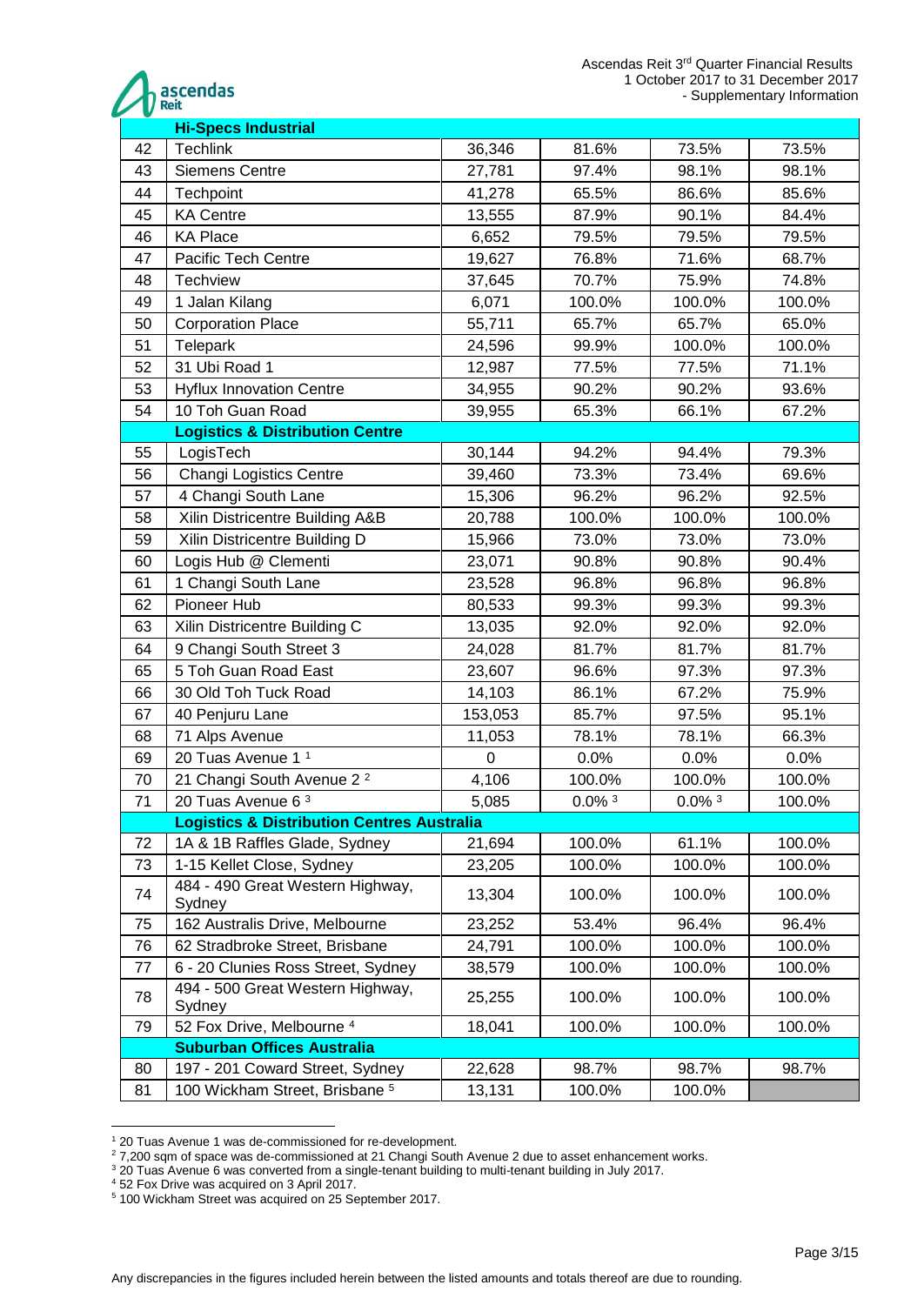

|  | 82   108 Wickham Street, Brisbane <sup>6</sup> | 13.131 | 100.0% |  |  |
|--|------------------------------------------------|--------|--------|--|--|
|--|------------------------------------------------|--------|--------|--|--|

|    | <b>Integrated Development, Amenities &amp; Retail</b> |                                   |       |       |       |  |  |  |  |
|----|-------------------------------------------------------|-----------------------------------|-------|-------|-------|--|--|--|--|
| 83 | Aperia                                                | 68.734<br>93.2%<br>92.7%<br>93.2% |       |       |       |  |  |  |  |
|    | <b>Sub-total for Multi-tenant</b><br><b>Buildings</b> | 2,091,561                         | 86.3% | 87.7% | 87.0% |  |  |  |  |

|           |                                                       | <b>Net</b>             | <b>Occupancy as at</b> |           |           |  |
|-----------|-------------------------------------------------------|------------------------|------------------------|-----------|-----------|--|
| <b>B.</b> | <b>SINGLE-TENANT BUILDINGS</b>                        | Lettable<br>Area (sqm) | 31-Dec-17              | 30-Sep-17 | 30-Jun-17 |  |
|           | <b>Science Parks</b>                                  |                        |                        |           |           |  |
| 84        | TÜV SÜD PSB Building                                  | 21,343                 | 100.0%                 | 100.0%    | 100.0%    |  |
|           | <b>Business Parks</b>                                 |                        |                        |           |           |  |
| 85        | <b>DBS Asia Hub</b>                                   | 38,172                 | 100.0%                 | 100.0%    | 100.0%    |  |
|           | <b>Light Industrial</b>                               |                        |                        |           |           |  |
| 86        | Osim Headquarters                                     | 15,068                 | 100.0%                 | 100.0%    | 100.0%    |  |
| 87        | <b>Hyflux Building</b>                                | 16,980                 | 100.0%                 | 100.0%    | 100.0%    |  |
| 88        | Hoya Building                                         | 6,282                  | 100.0%                 | 100.0%    | 100.0%    |  |
| 89        | <b>Hamilton Sundstrand Building</b>                   | 16,744                 | 100.0%                 | 100.0%    | 100.0%    |  |
| 90        | Thales Building (1 & II)                              | 7,772                  | 100.0%                 | 100.0%    | 100.0%    |  |
| 91        | 11 Woodlands Terrace                                  | 2,219                  | 100.0%                 | 100.0%    | 100.0%    |  |
| 92        | 9 Woodlands Terrace                                   | 2,341                  | 100.0%                 | 100.0%    | 100.0%    |  |
| 93        | 8 Loyang Way 1                                        | 13,725                 | 100.0%                 | 100.0%    | 100.0%    |  |
| 94        | 31 Joo Koon Circle                                    | 15,421                 | 100.0%                 | 100.0%    | 100.0%    |  |
| 95        | 247 Alexandra Road                                    | 12,803                 | 100.0%                 | 100.0%    | 100.0%    |  |
| 96        | 12 Woodlands Loop                                     | 16,077                 | 100.0%                 | 100.0%    | 100.0%    |  |
|           | <b>Hi-Specs Industrial (Data Centres)</b>             |                        |                        |           |           |  |
| 97        | Kim Chuan Telecommunications<br>Complex               | 25,129                 | 100.0%                 | 100.0%    | 100.0%    |  |
| 98        | 38A Kim Chuan Road                                    | 32,885                 | 100.0%                 | 100.0%    | 100.0%    |  |
|           | <b>Hi-Specs Industrial</b>                            |                        |                        |           |           |  |
| 99        | Infineon Building                                     | 27,278                 | 100.0%                 | 100.0%    | 100.0%    |  |
| 100       | Wisma Gulab                                           | 11,821                 | 100.0%                 | 100.0%    | 100.0%    |  |
| 101       | 138 Depot Road                                        | 26,485                 | 100.0%                 | 100.0%    | 100.0%    |  |
| 102       | 2 Changi South Lane                                   | 20,939                 | 100.0%                 | 100.0%    | 100.0%    |  |
| 103       | <b>CGG Veritas Hub</b>                                | 8,671                  | 100.0%                 | 100.0%    | 100.0%    |  |
| 104       | 30 Tampines Industrial Avenue 3                       | 9,593                  | 100.0%                 | 100.0%    | 100.0%    |  |
| 105       | 50 Kallang Avenue <sup>7</sup>                        | 18,970                 | 100.0%                 | 100.0%    | 0.0%      |  |
|           | <b>Logistics &amp; Distribution Centres</b>           |                        |                        |           |           |  |
| 106       | 21 Jalan Buroh                                        | 48,167                 | 100.0%                 | 100.0%    | 100.0%    |  |
| 107       | 19 & 21 Pandan Avenue                                 | 71,749                 | 100.0%                 | 100.0%    | 100.0%    |  |
| 108       | 11 Changi North Way                                   | 9,494                  | 100.0%                 | 100.0%    | 100.0%    |  |
| 109       | 15 Changi North Way                                   | 28,974                 | 100.0%                 | 100.0%    | 100.0%    |  |
| 110       | 90 Alps Avenue                                        | 26,277                 | 100.0%                 | 100.0%    | 100.0%    |  |
|           | <b>Logistics &amp; Distribution Centres Australia</b> |                        |                        |           |           |  |
| 111       | 7 Grevillea Street, Sydney                            | 51,709                 | 100.0%                 | 100.0%    | 100.0%    |  |
| 112       | 1 Distribution Place, Seven Hills,<br>Sydney          | 13,555                 | 100.0%                 | 100.0%    | 100.0%    |  |

<sup>1</sup> <sup>6</sup> 108 Wickham Street was acquired on 22 December 2017.

 $7$  50 Kallang Avenue was re-developed and handed over to a single-tenant in June 2017.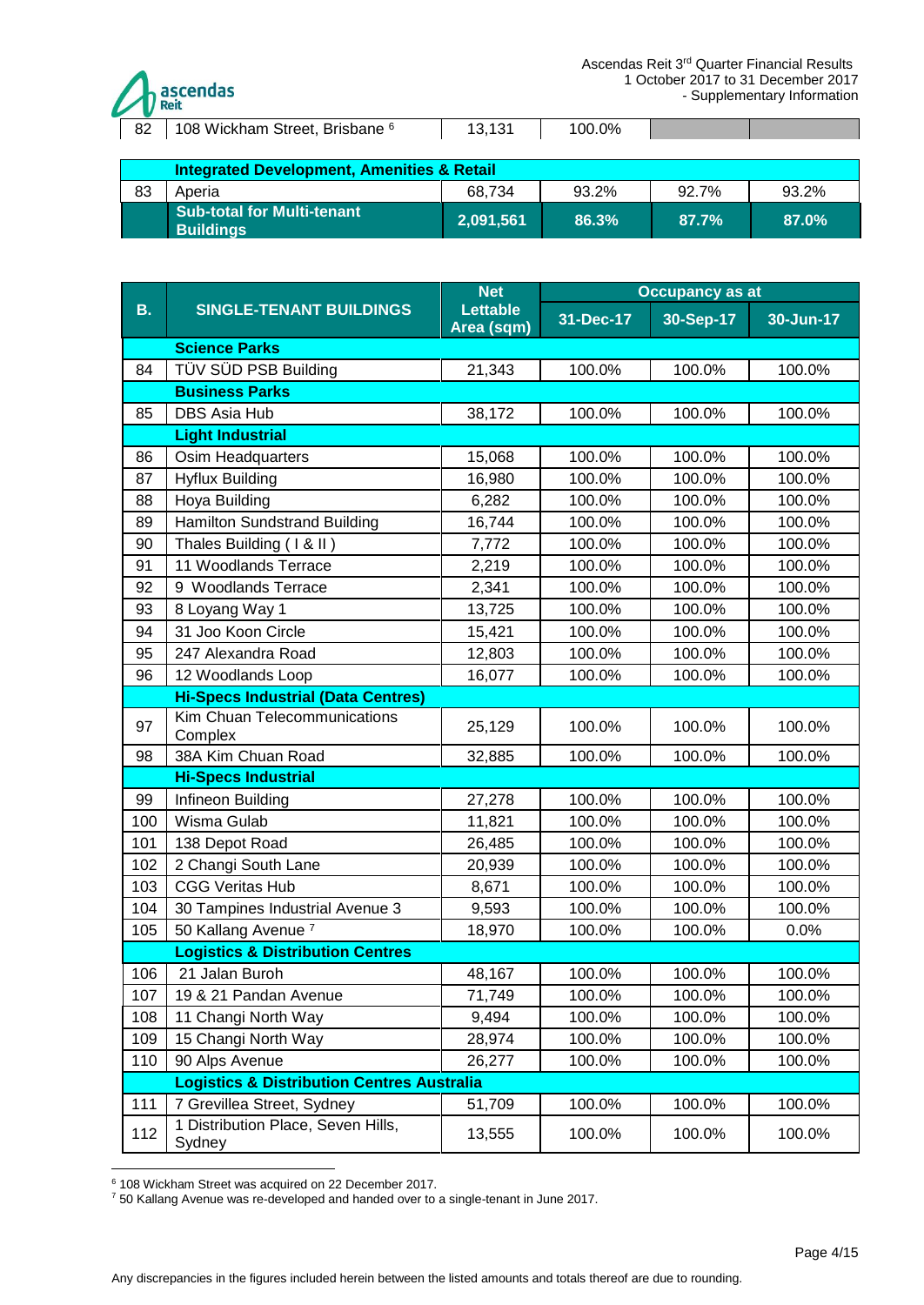Ascendas Reit 3<sup>rd</sup> Quarter Financial Results 1 October 2017 to 31 December 2017 - Supplementary Information

ascendas

| 113 | 5 Eucalyptus Place, Sydney                             | 8,284     | 100.0% | 100.0% | 100.0% |
|-----|--------------------------------------------------------|-----------|--------|--------|--------|
| 114 | Lot 4 Honeycomb Drive, Sydney                          | 19,918    | 100.0% | 100.0% | 100.0% |
| 115 | 94 Lenore Drive, Sydney                                | 20,632    | 100.0% | 100.0% | 100.0% |
| 116 | 2-56 Australand Drive, Brisbane                        | 41,318    | 100.0% | 100.0% | 100.0% |
| 117 | 62 Sandstone Place, Brisbane                           | 9,260     | 100.0% | 100.0% | 100.0% |
| 118 | 92 Sandstone Place, Brisbane                           | 13,738    | 100.0% | 100.0% | 100.0% |
| 119 | 99 Radius Drive, Brisbane                              | 14,543    | 100.0% | 100.0% | 100.0% |
| 120 | 77 Logistics Place, Brisbane                           | 14,296    | 100.0% | 100.0% | 100.0% |
| 121 | 82 Noosa Street, Brisbane                              | 38,000    | 100.0% | 100.0% | 100.0% |
| 122 | 2-16 Aylesbury Drive, Melbourne                        | 17,513    | 100.0% | 100.0% | 100.0% |
| 123 | 35-61 South Park Drive, Melbourne                      | 32,167    | 100.0% | 100.0% | 100.0% |
| 124 | 81 - 89 Drake Boulevard, Melbourne                     | 14,099    | 100.0% | 100.0% | 100.0% |
| 125 | 9 Andretti Court, Melbourne                            | 24,140    | 100.0% | 100.0% | 100.0% |
| 126 | 14 - 28 Ordish Road, Melbourne                         | 28,189    | 100.0% | 100.0% | 100.0% |
| 127 | 31 Permas Way, Melbourne                               | 44,540    | 100.0% | 100.0% | 100.0% |
| 128 | 676 - 698 Kororoit Creek Road,<br>Melbourne            | 44,036    | 100.0% | 100.0% | 100.0% |
| 129 | 700 - 718 Kororoit Creek Road,<br>Melbourne            | 28,020    | 100.0% | 100.0% | 100.0% |
| 130 | 35 Baile Road, Perth                                   | 20,895    | 100.0% | 100.0% | 100.0% |
|     | <b>Integrated Development, Amenities &amp; Retail</b>  |           |        |        |        |
| 131 | <b>Courts Megastore</b>                                | 28,410    | 100.0% | 100.0% | 100.0% |
| 132 | <b>Giant Hypermart</b>                                 | 42,178    | 100.0% | 100.0% | 100.0% |
|     | <b>Sub-total for Single-tenant</b><br><b>Buildings</b> | 1,120,820 | 100.0% | 100.0% | 100.0% |
|     | <b>Portfolio Total</b>                                 | 3,212,381 | 91.1%  | 92.0%  | 91.6%  |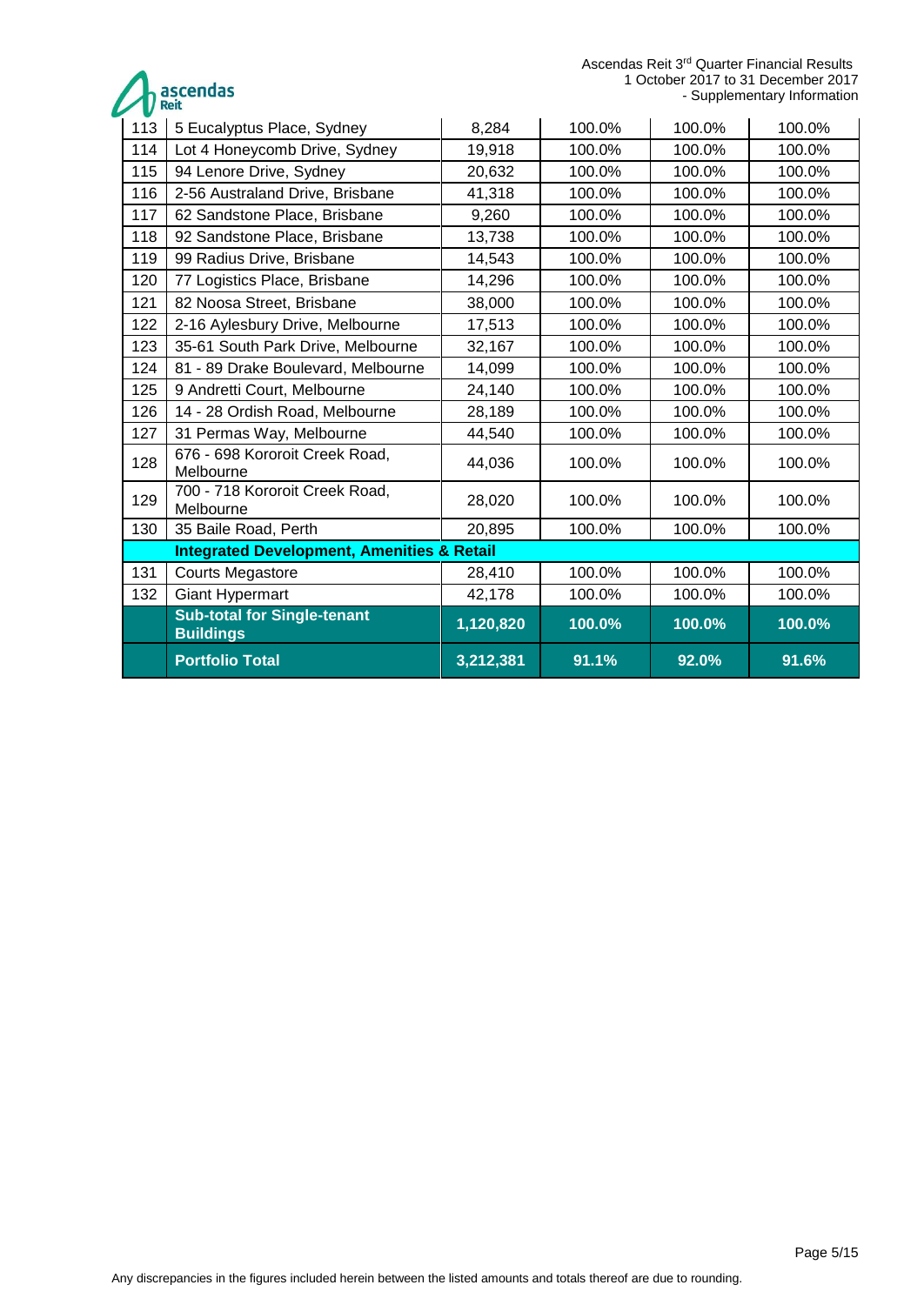

#### <span id="page-5-0"></span>**Table 2: Ascendas Reit Singapore gross rental rates for the three months ended 31 December 2017**

| Gross Rental Rates (S\$ psf per month)                    |                                           |                                    |               |                       |  |  |  |
|-----------------------------------------------------------|-------------------------------------------|------------------------------------|---------------|-----------------------|--|--|--|
|                                                           | <b>Ascendas Reit's</b><br>(psf per month) | Market $(1)$                       |               |                       |  |  |  |
| <b>Sector</b>                                             | Range                                     | Weighted<br>Average <sup>(2)</sup> | <b>Median</b> | (psf per month)       |  |  |  |
| <b>Business &amp;</b><br>Science Park<br>(Rest of island) | $$3.30 - $4.60$                           | \$4.15                             | \$4.20        | \$3.70                |  |  |  |
| Business &<br>Science Park (City<br>fringe)               | $$5.74 - $6.68$                           | \$6.16                             | \$6.04        | \$5.60                |  |  |  |
| Hi-Specs industrial                                       | $$2.20 - $3.64$                           | \$2.89                             | \$2.96        | \$3.15                |  |  |  |
| Light Industrial &<br><b>Flatted Factories</b>            | $$1.45 - $2.59$                           | \$1.75                             | \$1.70        | $$1.59^{(3)}$         |  |  |  |
| Logistics &<br><b>Distribution</b><br>Centres             | $$0.95 - $2.80$                           | \$1.24                             | \$1.42        | \$1.59 <sup>(4)</sup> |  |  |  |

Notes:

(1) Source: JTC, CBRE data

(2) Ascendas Reit's rates are based on the weighted average of gross rental rates for new leases, expansions and renewals

(3) S\$1.59 psf per month for ground floor space. S\$1.25 psf per month achieved for upper floor space

(4) S\$1.59 psf per month for ground floor space. S\$1.22 psf per month achieved for upper floor space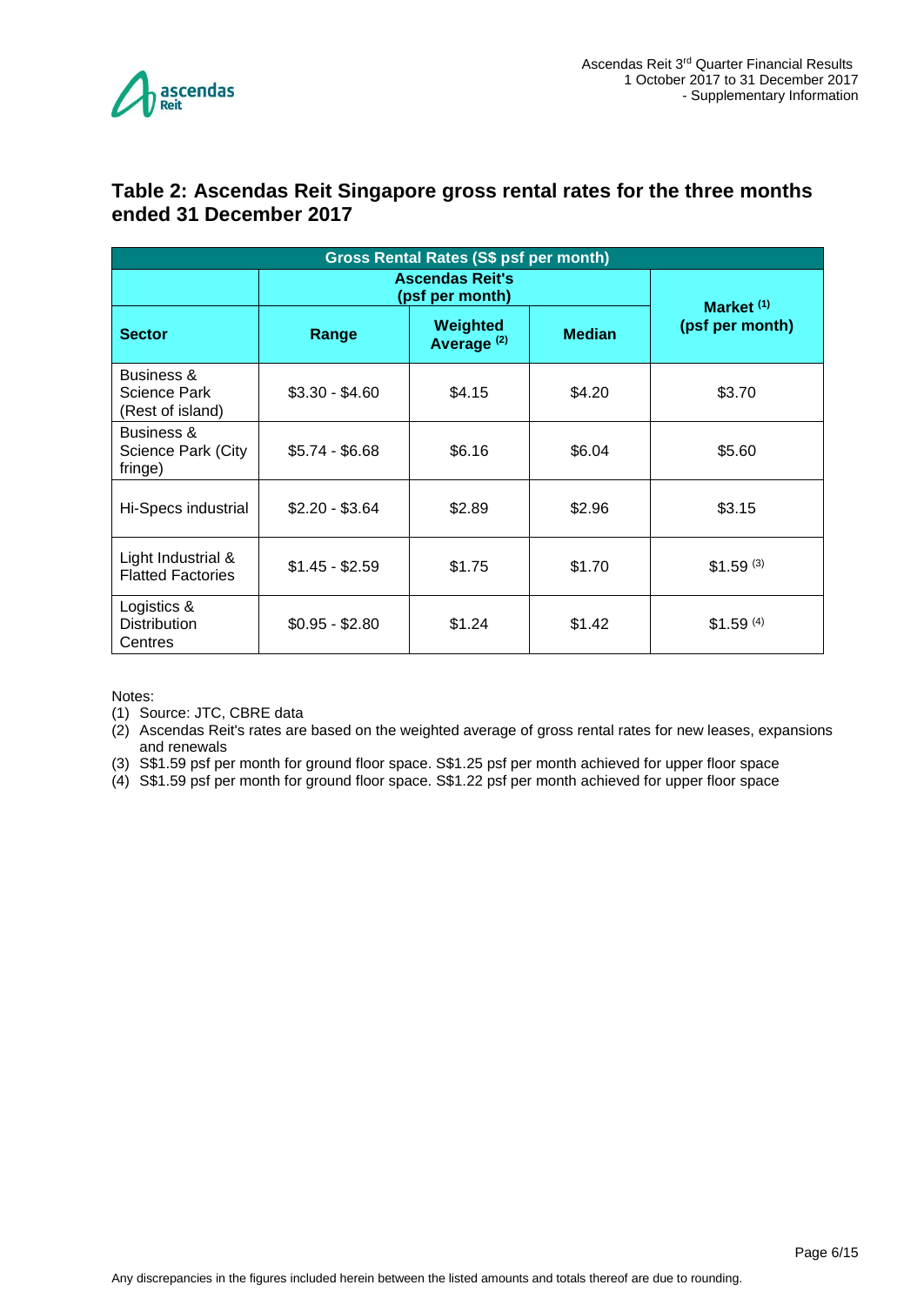

#### <span id="page-6-0"></span>**Figure 3: Existing industrial space stock of 48.2 million sqm**



Source: JTC, Ascendas Reit research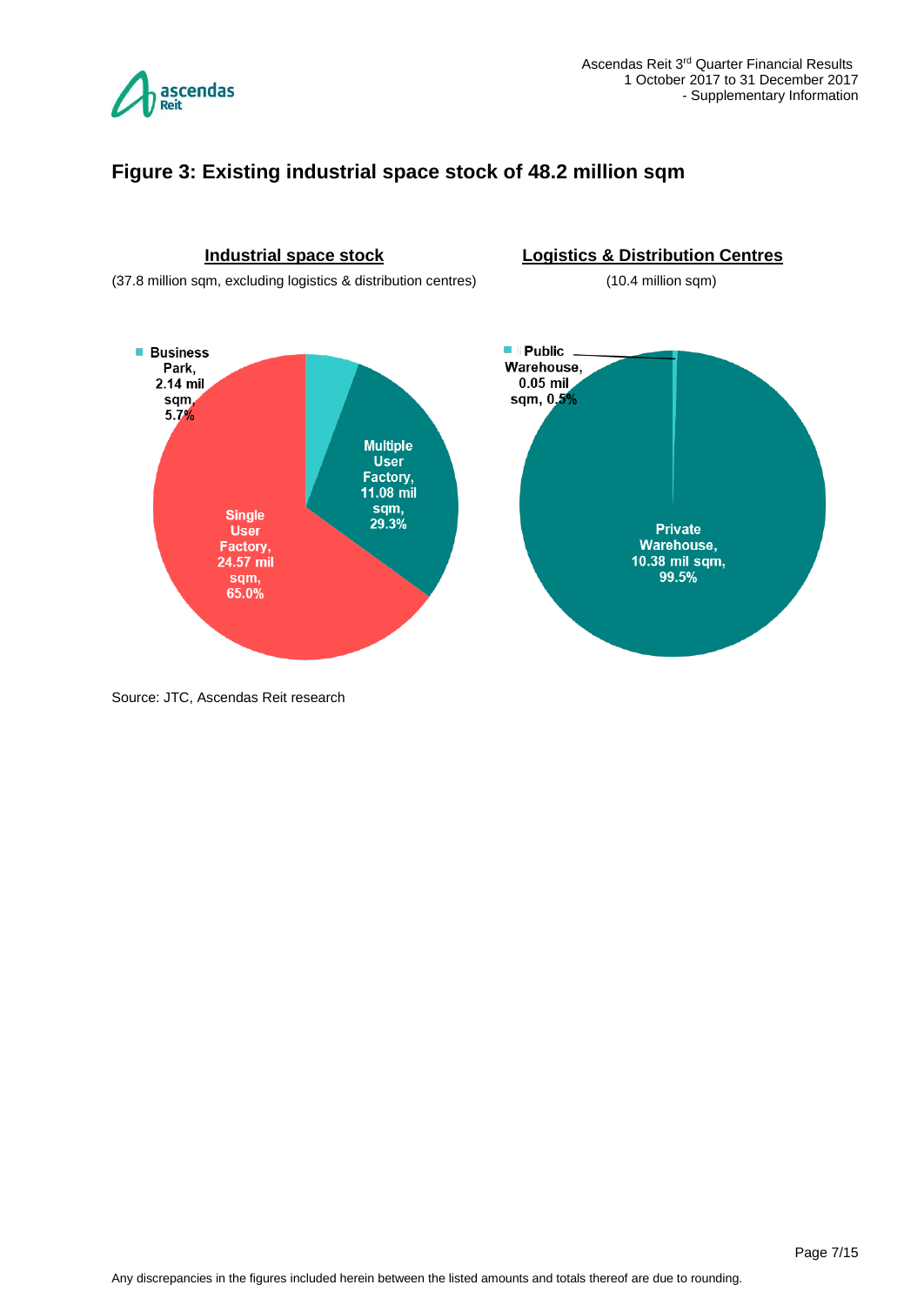

#### <span id="page-7-0"></span>**Table 4: Sector Performance**

Net Property Income for 3 months ended 31 December 2017 and 31 December 2016

|                                               | Group (1)    |               |               |          |           |
|-----------------------------------------------|--------------|---------------|---------------|----------|-----------|
|                                               |              | <b>Actual</b> | <b>Actual</b> |          |           |
|                                               |              | 3Q FY1718     | 3Q FY1617     | Variance | Variance  |
|                                               |              | S\$'000       | S\$'000       | S\$'000  | %         |
| <b>SINGAPORE</b>                              | <b>Notes</b> |               |               |          |           |
| <b>Gross Revenue</b>                          |              |               |               |          |           |
| <b>Business Park</b>                          | (2)          | 73,918        | 67,902        | 6,016    | 8.9%      |
| Hi-Specs Industrial                           |              | 48,255        | 47,500        | 754      | 1.6%      |
| Light Industrial                              | (4)          | 24,376        | 23,525        | 851      | 3.6%      |
| Logistics                                     |              | 28,384        | 27,147        | 1,236    | 4.6%      |
| Integrated Development, Amenitites and Retail |              | 15,376        | 15,305        | 71       | 0.5%      |
|                                               |              | 190,309       | 181,379       | 8,930    | 4.9%      |
| <b>Property Expenses</b>                      |              |               |               |          |           |
| <b>Business Park</b>                          | (2)          | (22, 744)     | (21, 198)     | (1,546)  | $-7.3%$   |
| Hi-Specs Industrial                           | (3)          | (12,689)      | (9,028)       | (3,661)  | $-40.6%$  |
| Light Industrial                              | (4)          | (8, 186)      | (6, 713)      | (1, 473) | $-21.9%$  |
| Logistics                                     |              | (8,935)       | (8, 240)      | (695)    | 8.4%      |
| Integrated Development, Amenitites and Retail |              | (2,536)       | (3, 444)      | 908      | 26.4%     |
|                                               |              | (55,090)      | (48, 623)     | (6, 467) | $-13.1%$  |
|                                               |              |               |               |          |           |
| <b>Net Property Income</b>                    |              |               |               |          |           |
| <b>Business Park</b>                          | (2)          | 51,174        | 46,703        | 4,471    | 9.6%      |
| Hi-Specs Industrial                           | (3)          | 35,566        | 38,473        | (2,907)  | $-7.6%$   |
| Light Industrial                              | (4)          | 16,190        | 16,812        | (622)    | $-3.7%$   |
| Logistics                                     |              | 19,449        | 18,907        | 645      | 3.4%      |
| Integrated Development, Amenitites and Retail |              | 12,840        | 11,861        | 979      | 8.3%      |
|                                               |              | 135,177       | 132,756       | 2,566    | 1.9%      |
| <b>CHINA</b>                                  |              |               |               |          |           |
| <b>Gross Revenue</b>                          |              |               | 2,054         | (2,054)  | $-100.0%$ |
| <b>Property Expenses</b>                      |              |               | (785)         | 682      | $-86.9%$  |
| <b>Net Property Income</b>                    | (5)          |               | 1,269         | (1, 372) | $-108.1%$ |
|                                               |              |               |               |          |           |
| <b>AUSTRALIA</b>                              |              |               |               |          |           |
| Gross Revenue                                 |              | 27,074        | 25,193        | 1,881    | 7.5%      |
| <b>Property Expenses</b>                      |              | (4,668)       | (4, 248)      | (420)    | 9.9%      |
| <b>Net Property Income</b>                    | (6)          | 22,406        | 20,945        | 1,461    | 7.0%      |
|                                               |              |               |               |          |           |
| <b>Total Net Property Income</b>              |              | 157,625       | 154,970       | 2,655    | 1.7%      |

- (1) The Group had 132 properties and 130 properties as at 31 December 2017 and 31 December 2016 respectively. Since December 2016, the Group completed (i) the acquisition of 12, 14 and 16 Science Park Drive ("DNV/DSO") in February 17, (ii) the acquisition of 52 Fox Drive, Dandeong South (formerly known as Stage 4 Power Park Estate) in Melbourne in April 2017, (iii) the divestment of 10 Woodlands Link in July 2017, (iv) the divestment of No.13 International Business Park in August 2017, (v) the acquisition of 100 Wickham Street in Queensland in September 2017 and (vi) the acquisition of 108 Wickham Street in Queensland in December 2017.
- (2) Higher net property income mainly due to contribution from the DNV/DSO which was acquired in February 2017.
- (3) Property operating expenses in 3Q FY17/18 increased by \$3.7 million mainly due to lower property tax expense in 3Q FY16/17 arising from retrospective downward revisions in the annual value of certain properties with effect from 2Q FY16/17 whereas there are no such revision in the current financial period.
- (4) Lower net property income mainly due to non-renewals at a few Light Industrial properties.
- (5) The Group had divested its China Portfolio in FY1617.
- (6) Higher net property income mainly due to contribution from 52 Fox Drive, Dandenong South in Melbourne, 100 and 108 Wickham Street in Brisbane, Queensland, which were acquired in April, September and December 2017 respectively.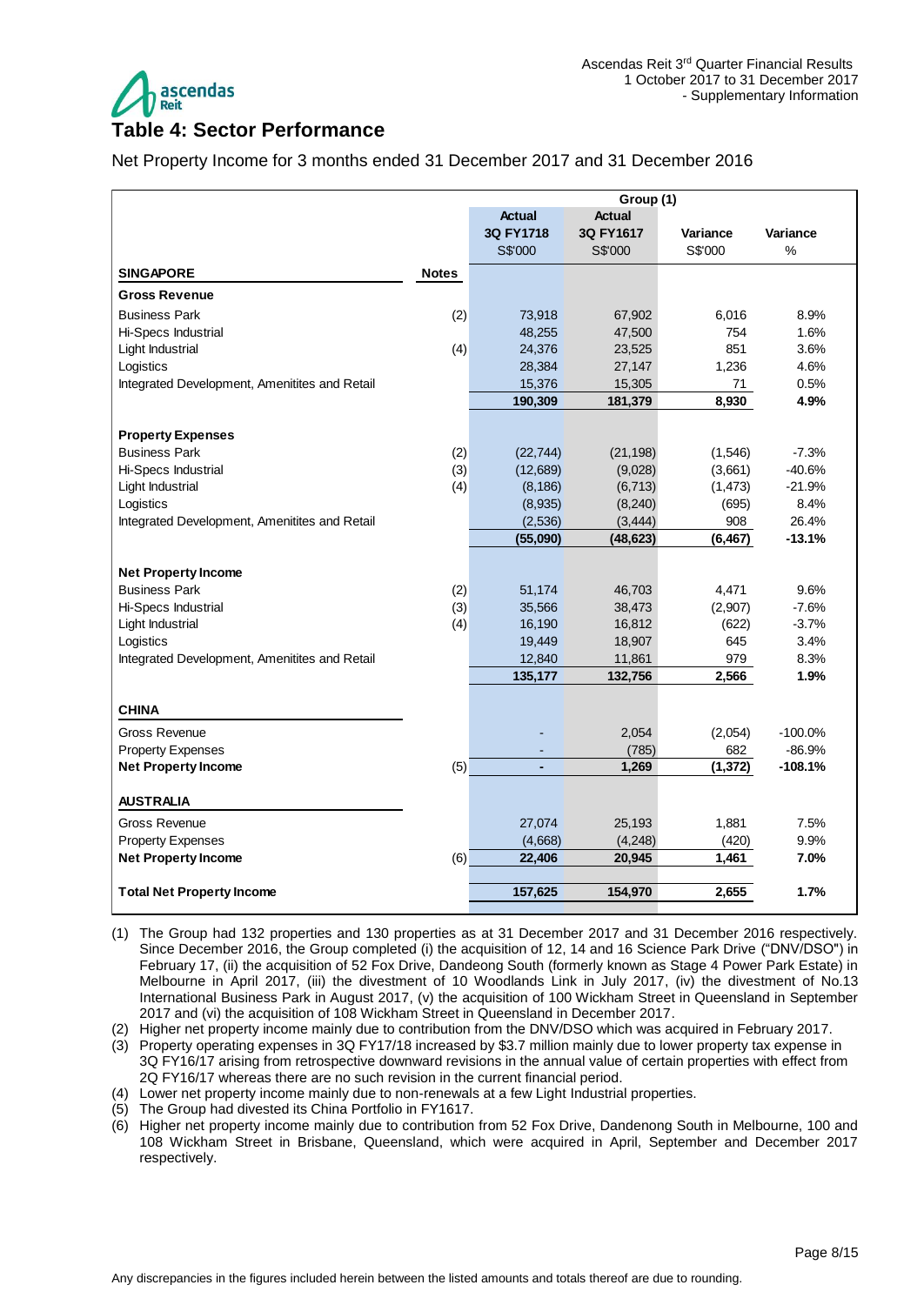

<span id="page-8-0"></span>

### <span id="page-8-1"></span>**Figure 5b: Ascendas Reit Portfolio by Gross Revenue - Tenants' Country of Origin**

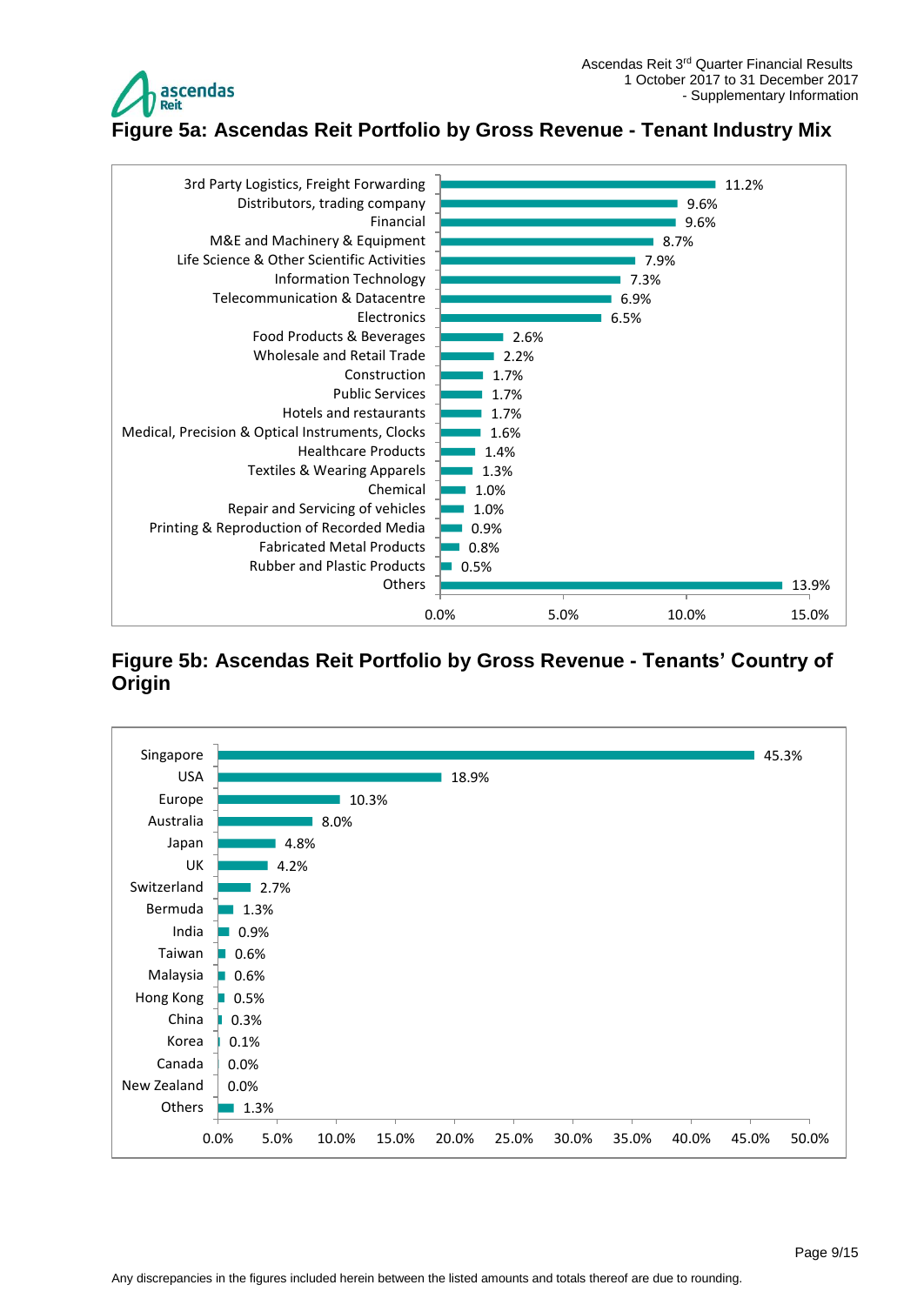



# <span id="page-9-0"></span>**Figure 6a: Business & Science Park Properties (Singapore) by Gross Revenue - Tenant Industry Mix**



### <span id="page-9-1"></span>**Figure 6b: Business & Science Park Properties (Singapore) by Gross Revenue – Tenant's Country of Origin**

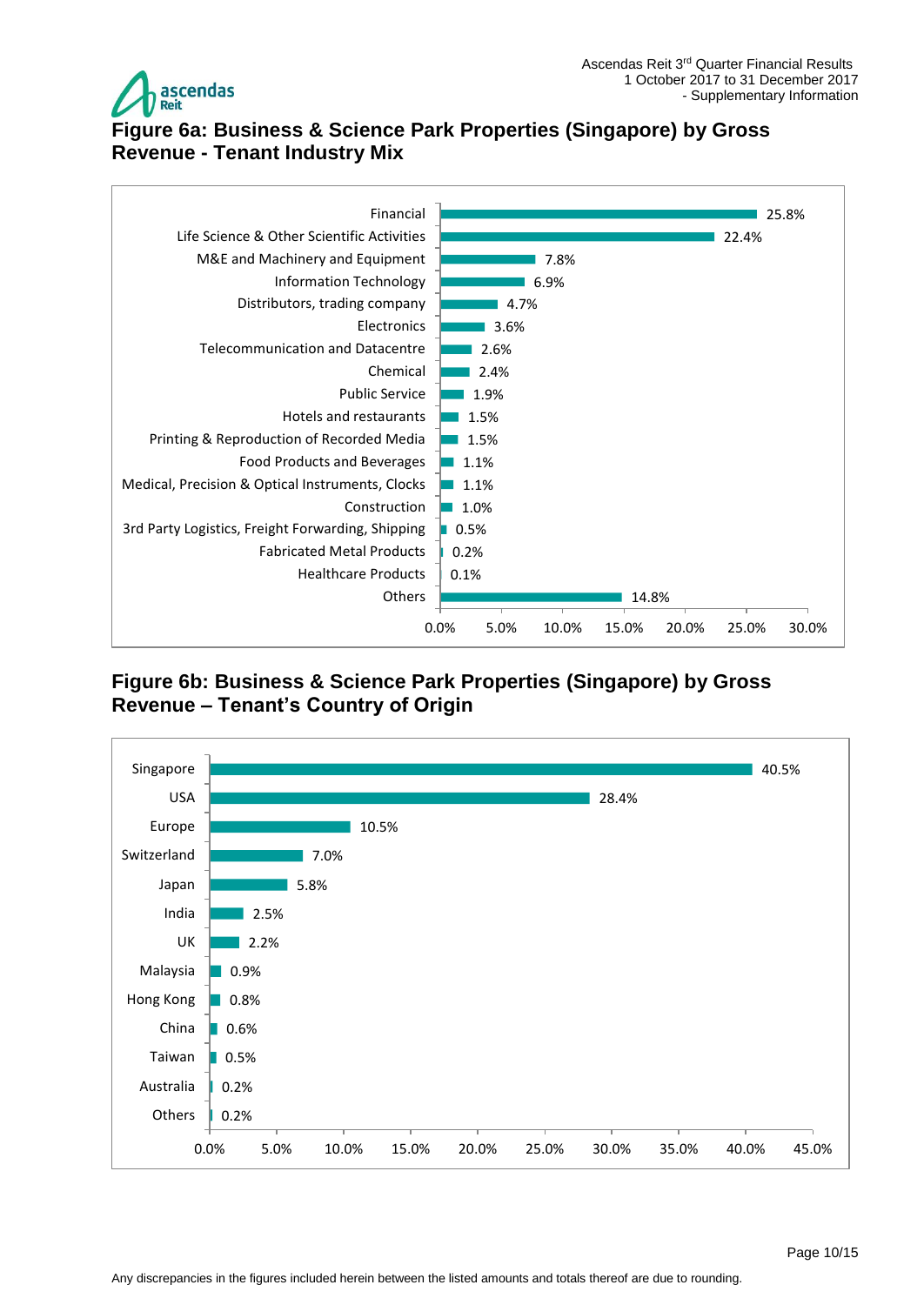

# <span id="page-10-0"></span>**Figure 7a: Hi-Specs Industrial Properties (Singapore) by Gross Revenue - Tenant Industry Mix**



# <span id="page-10-1"></span>**Figure 7b: Hi-Specs Industrial Properties (Singapore) by Gross Revenue - Tenant's Country of Origin**

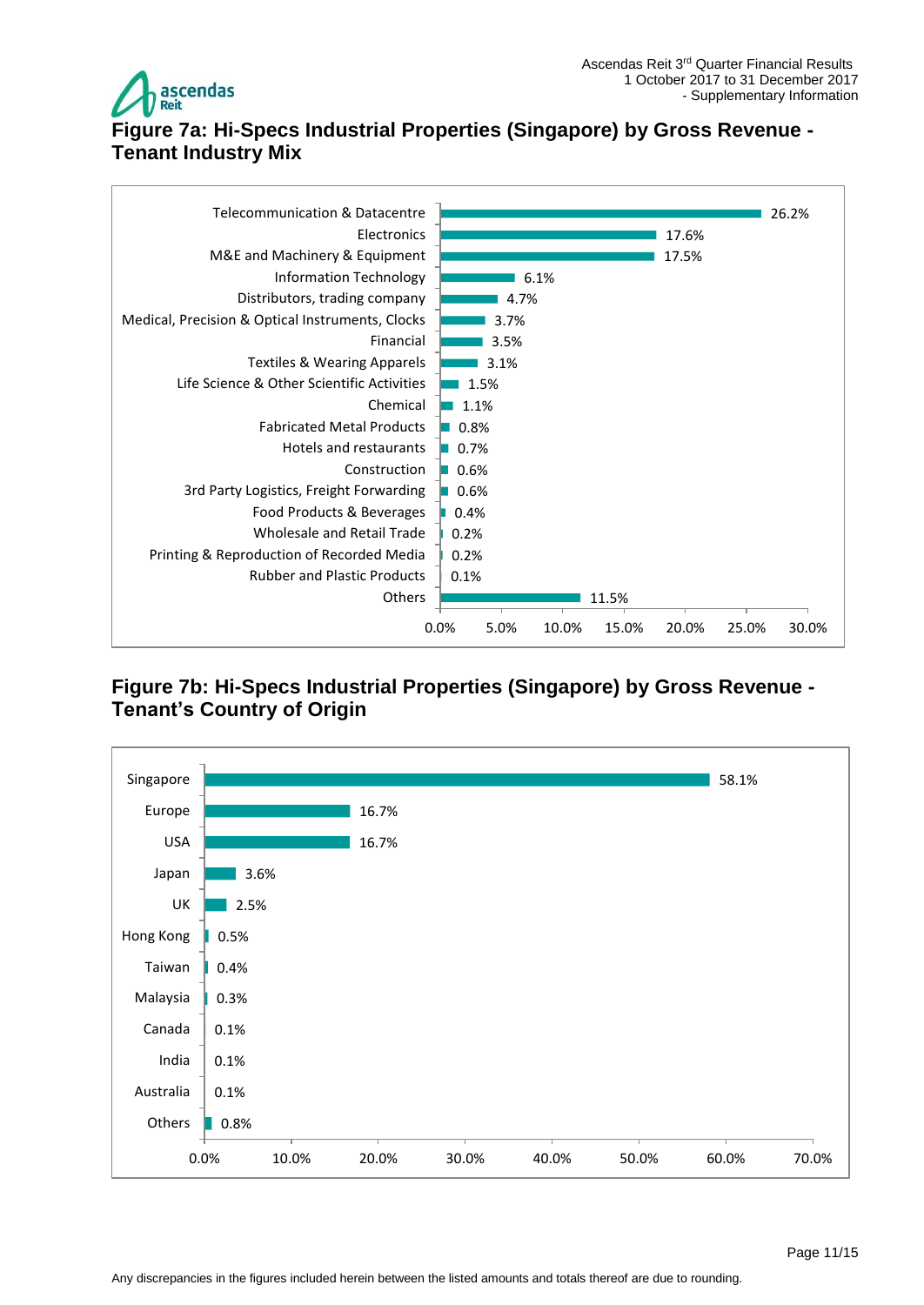



# <span id="page-11-0"></span>**Figure 8a: Light Industrial Properties (Singapore) by Gross Revenue - Tenant Industry Mix**



# <span id="page-11-1"></span>**Figure 8b: Light Industrial Properties (Singapore) by Gross Revenue - Tenant's Country of Origin**

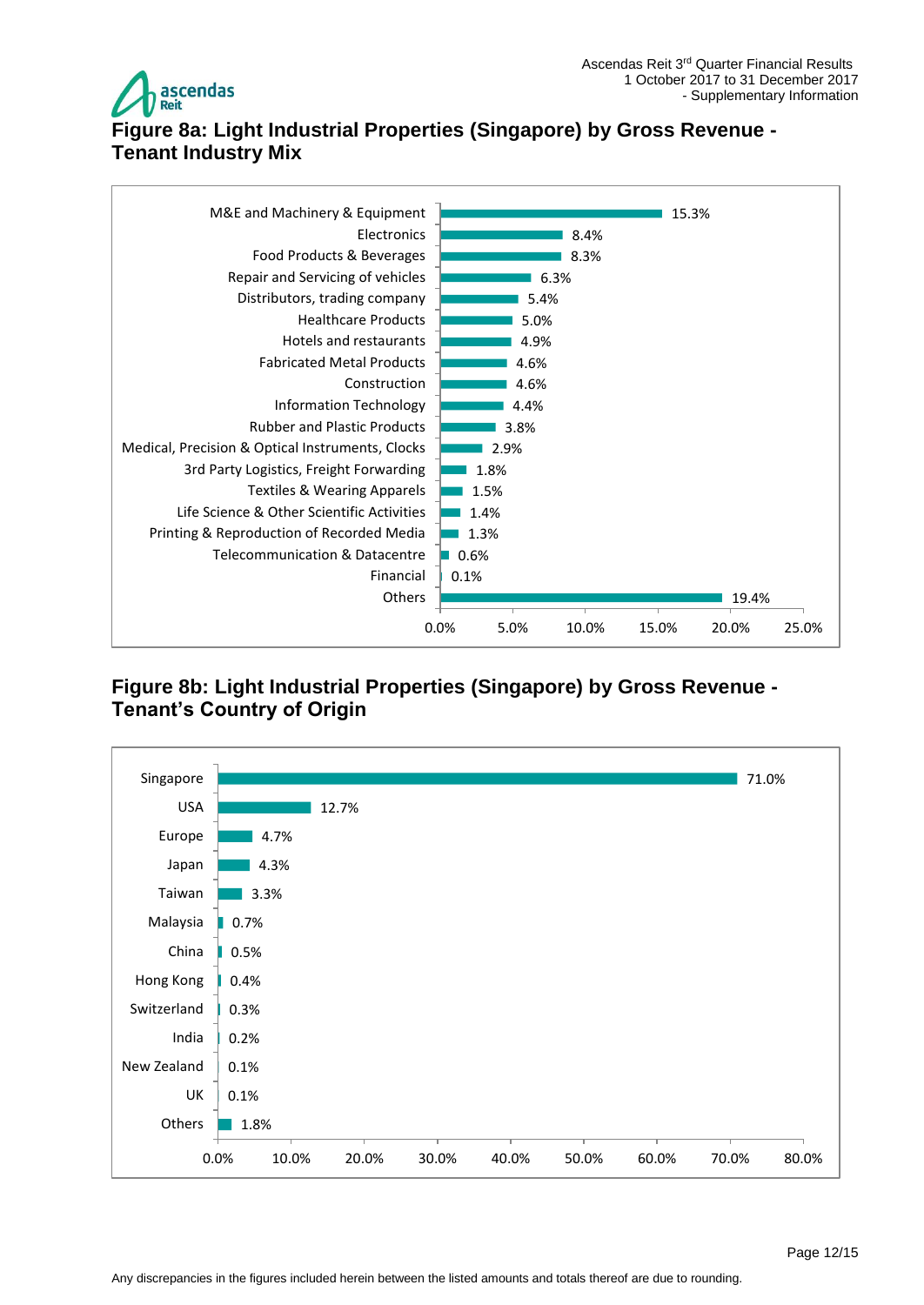

# <span id="page-12-0"></span>**Figure 9a: Logistics & Distribution Centres (Singapore) by Gross Revenue - Tenant Industry Mix**



### <span id="page-12-1"></span>**Figure 9b: Logistics & Distribution Centres (Singapore) by Gross Revenue - Tenant's Country of Origin**

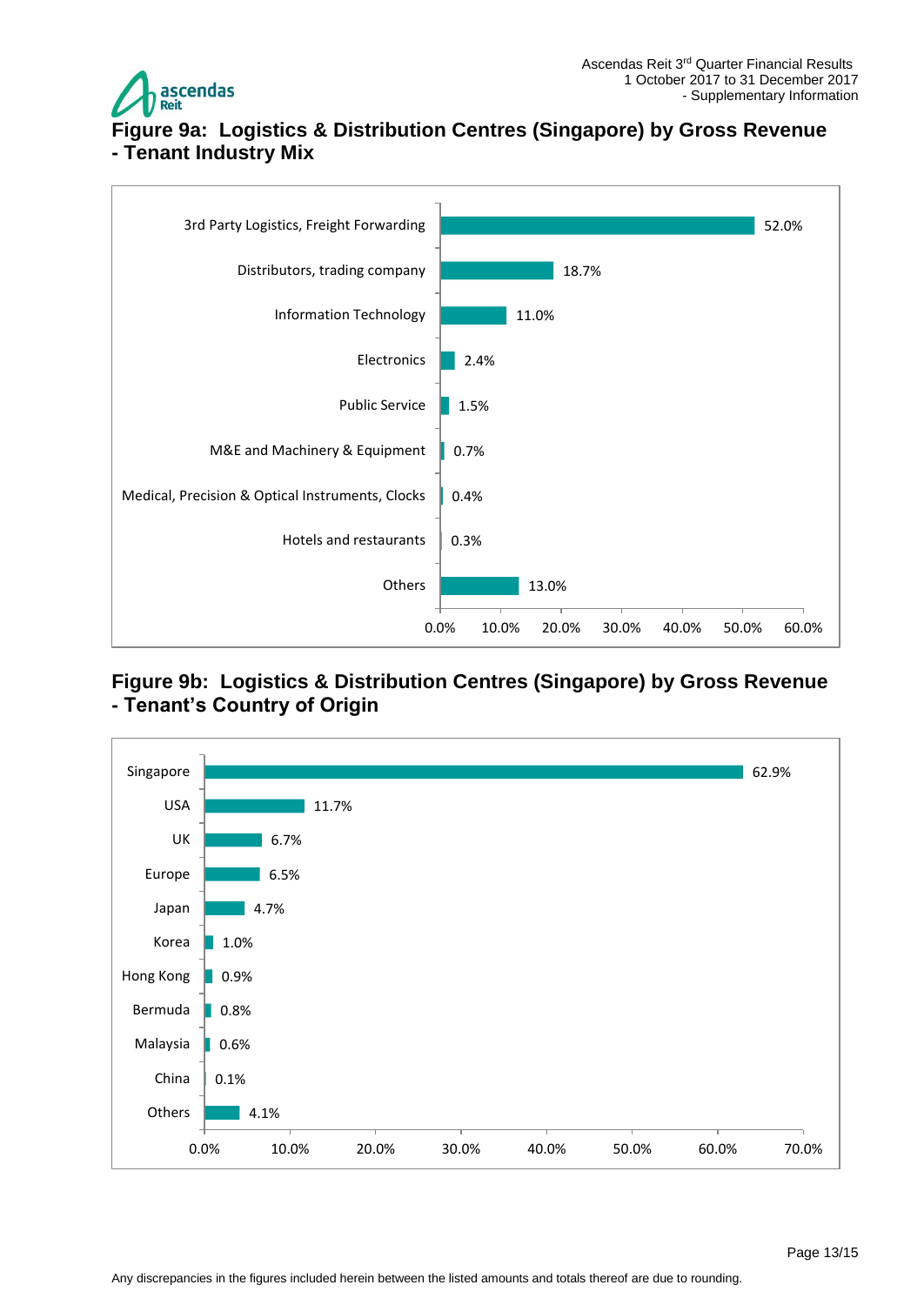

# <span id="page-13-0"></span>**Figure 10a: Integrated Development, Amenities and Retail (Singapore) by Gross Revenue – Tenant Industry Mix**



### <span id="page-13-1"></span>**Figure 10b: Integrated Development, Amenities and Retail (Singapore) by Gross Revenue - Tenant's Country of Origin**